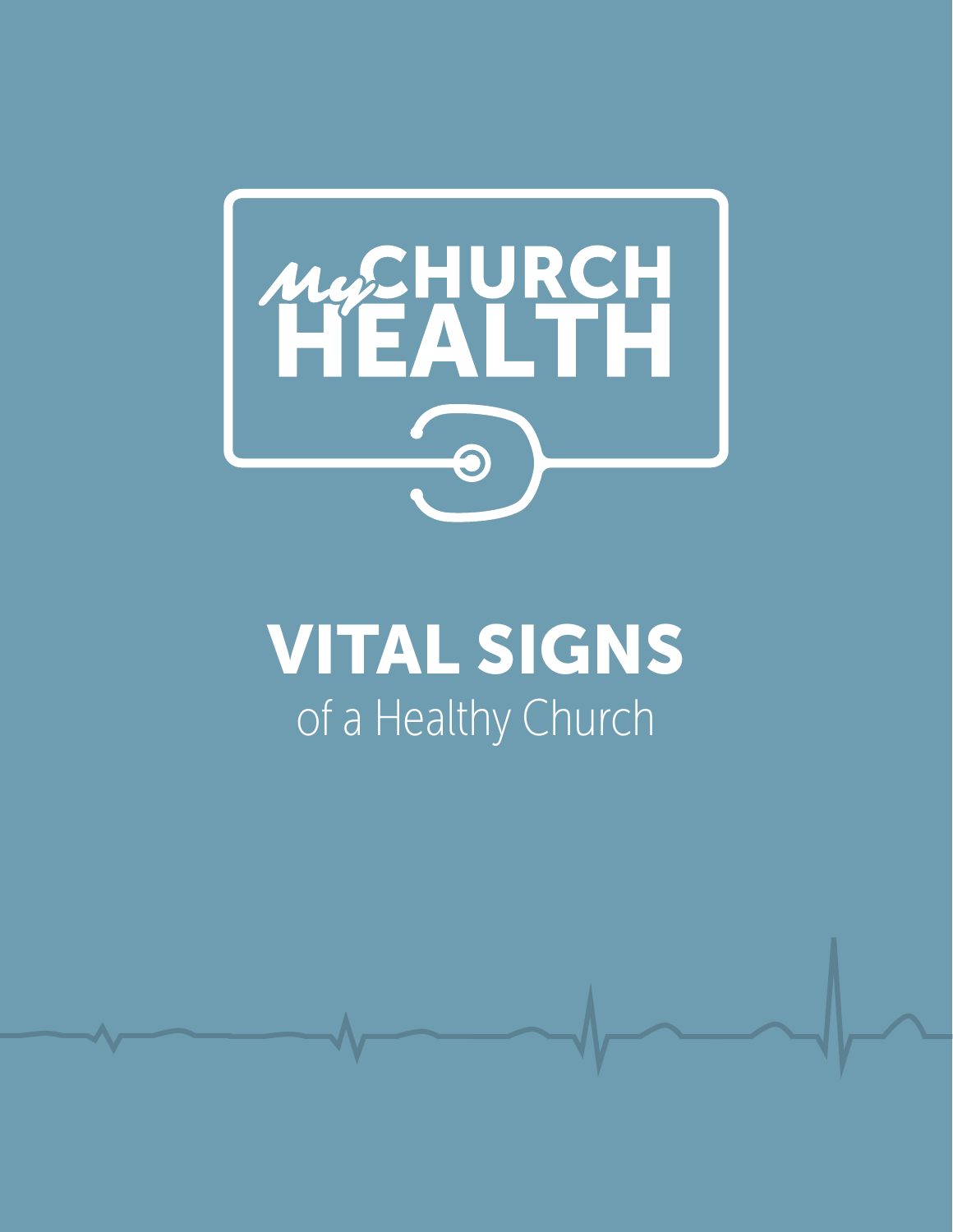Welcome to



John Maxwell says, "Everything rises and falls on leadership." Some leaders explain it even further by saying, "Leadership rises and falls on relationships. And, relationships rise and fall on communication." These three factors - leadership, relationships, and communication - often determine the health of a church. They create a three-legged stool that can not stand alone but together can hold tremendous weight. Today's healthy churches have leaders who understand the importance of relationships and is intentional in communicating purpose and vision with all within the sphere of those relationships. Church health is dependent on people of vision who seek God's will, spend time in prayer and in God's Word. In these days everyone seems to be health conscious. If we have a pain, shortness of breath, or a general change in physical condition, we call the doctor. Isn't it interesting that we sometimes fail to have the same concerns about God's work? As important as our own physical condition is, the spiritual condition of His church should be even more important to us. The prayer life, the outreach ministry, spiritual growth - just to mention a few of the vital signs of a healthy church - must claim our attention if we are to succeed in fulfilling God's purpose for us.

#### **Instructions**

- Score each of the seven pages using a number between 1 (low) & 5 (high). This should be YOUR best understanding of how your church is doing.
- All 10 statements must be scored. If you don't know one, then score a 3.
- Total each page and record your score. Check illustrations at the bottom of the page.
- Transfer the total score from each page to the appropriate block on the My Church Health Index (MCHI) on page 8 . Make sure each score matches the appropriate block.
- Total the "MCHI" page and divide by 7 for the Overall Health Score.
- Go back to each page and circle the 2 statements that you scored lowest on each page. If more than 2 have the same score, make your best choice.
- Transfer those numbers to the appropriate blanks on the "MCHI".

When this is done, relax and have some refreshments while we wait for everyone to finish. Please don't talk at the table while others are finishing.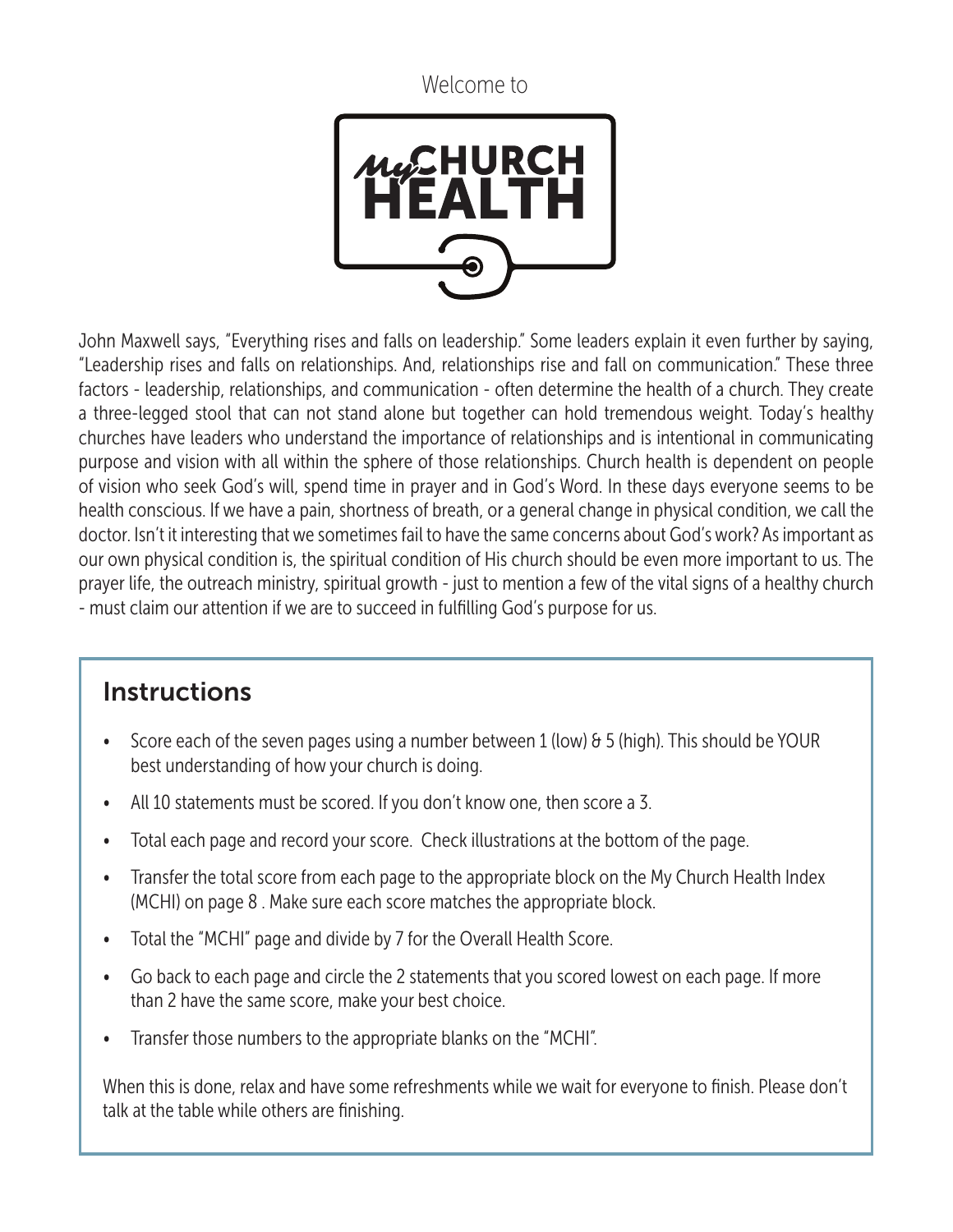### Evangelism Checkup

#### *On scale of 1 to 5 (1 being low; 5 being high), how would you rate your church in evangelism?*

| 1.         | There is evidence that a majority of members share their faith with others and invite them to<br>church                                                          |
|------------|------------------------------------------------------------------------------------------------------------------------------------------------------------------|
|            | 2. Church emphasizes prayer for spiritually lost people to come to know Jesus as personal<br>Savior and Lord                                                     |
|            | 3. Church has a system for greeting first time guests, receiving information from them, and<br>helping them to feel welcome                                      |
|            | 4. Church is organized and is training individuals in how to share their faith with others                                                                       |
| 5.         | Church has a plan to identify quests and have members make a follow-up contact with them                                                                         |
|            | 6. Members are often encouraged to identify people in their social network and to build<br>relationships and share Christ with them                              |
| $\sqrt{2}$ | Church plans and conducts regular outreach emphasis (e.g. special evangelist events, servant<br>evangelism projects, block parties, VBS, musical programs, etc.) |
|            | 8. Church keeps and utilizes up-to-date prospect files                                                                                                           |
| 9.         | Baptism is celebrated at least quarterly                                                                                                                         |
|            | 10. Church intentionally stays aware of the demographic make-up and needs within their<br>community context and plans evangelistic strategies accordingly        |

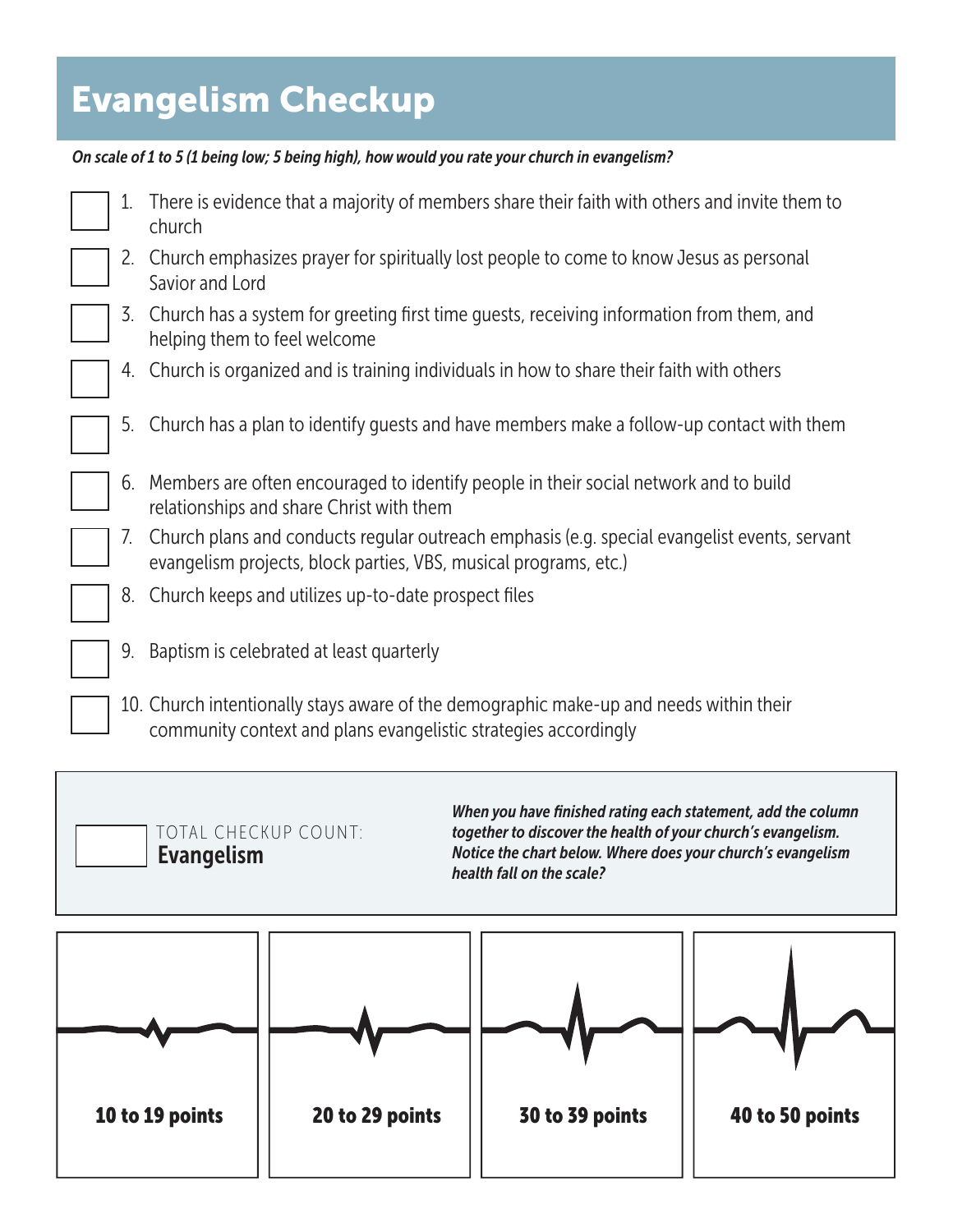### Sunday School/Discipleship Checkup

#### *On scale of 1 to 5 (1 being low; 5 being high), how would you rate your church in Sunday School/discipleship?*

1. Pastors regularly emphasize the importance of Sunday school/small groups and discipleship from the pulpit 2. Sunday school/small group and discipleship leaders are enlisted early based on their spiritual gifts and are given appropriate training 3. Sunday school leaders regularly attend planned workers meetings 4. A new members class or group is made available 5. Appropriate bible study/discipleship curriculum materials are provided for each age group 6. Church leadership has a clear discipleship plan to help all believers mature in Christ 7. Sunday school classes enroll new members regularly 8. Church encourages and resources families to have a weekly "family bible study" time together 9. Church regularly starts new Sunday school classes or small groups 10. Opportunities are provided throughout the year for doctrinal and special emphasis bible studies



*When you have finished rating each statement, add the column together to discover the health of your church's Sunday School/ discipleship. Notice the chart below. Where does your church's Sunday School/discipleship health fall on the scale?*

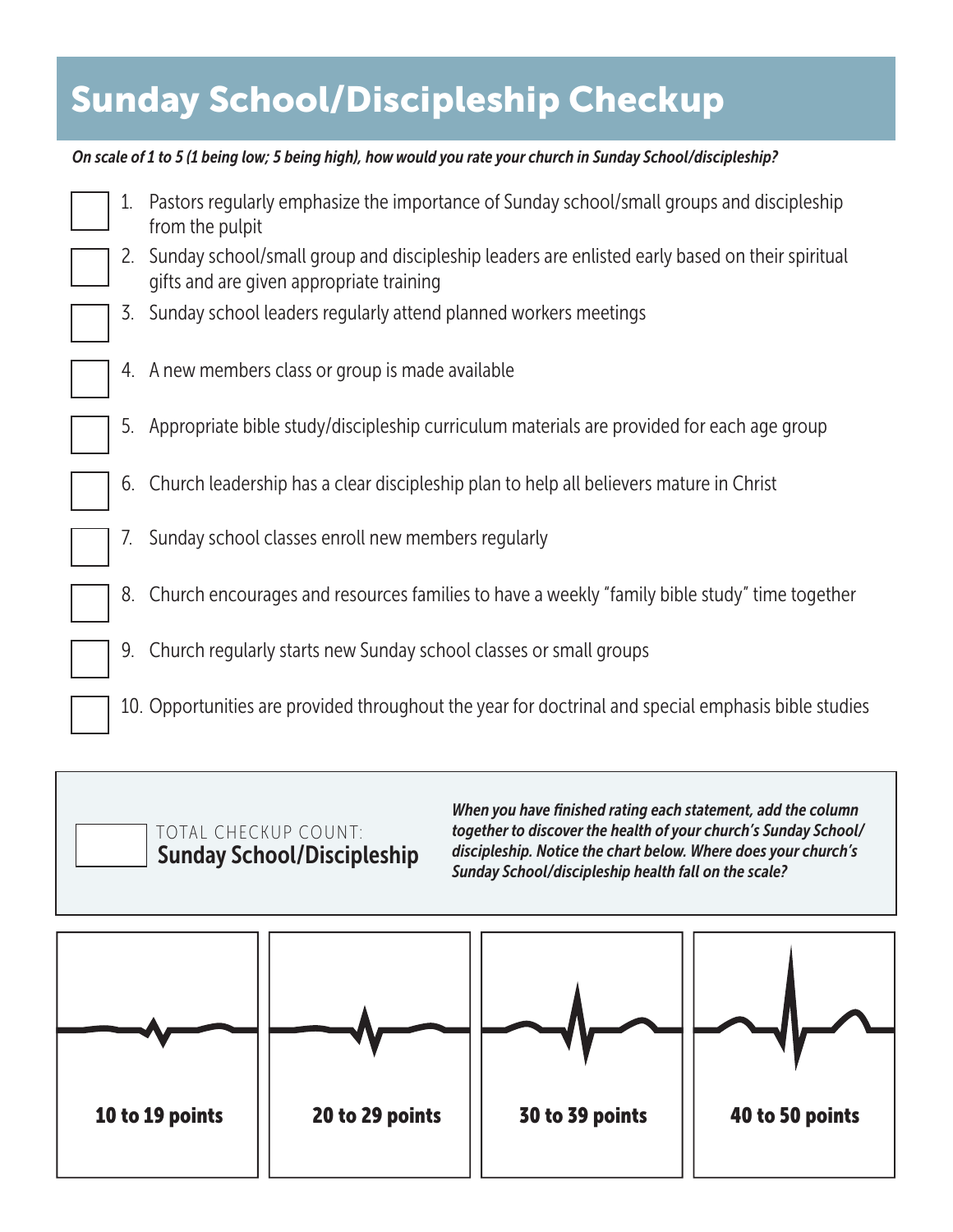### Fellowship Checkup

TOTAL CHECKUP COUNT:

Fellowship

#### *On scale of 1 to 5 (1 being low; 5 being high), how would you rate your church in fellowship?*

| 1. | Church teaches on and encourages believers to unite with the church through baptism or<br>statement of faith             |
|----|--------------------------------------------------------------------------------------------------------------------------|
|    | 2. Church has created an environment of belongings through grace, acceptance, support, and<br>mutual encouragement       |
|    | 3. Church provides opportunities to build relationships through fellowship activities beyond<br>Sunday                   |
|    | 4. Church provides fellowship through special emphasis such as senior adult day, student day,<br>etc. and/or holidays    |
|    | 5. Church provides opportunities to build fellowship through praying and serving together                                |
| 6. | Sunday school or small group provides pastoral care to its members                                                       |
| 7. | There are regular sermons focusing on the significance of fellowship and living in community<br>with other Christians    |
|    | 8. Church has developed strategies for extending fellowship to those who are not part of the<br>church                   |
|    | 9. Church is careful not to overburden staff members and volunteers so that they have time to<br>build relationships     |
|    | 10. Church leaders have been trained to handle conflicts constructively and practice church<br>discipline when necessary |
|    | 14th and search area. Culabrari matter as<br>والماليات والمتواطن والمتلوث والمراوية                                      |

*When you have finished rating each statement, add the column together to discover the health of your church's fellowship. Notice the chart below. Where does your church's fellowship health fall on the scale?*

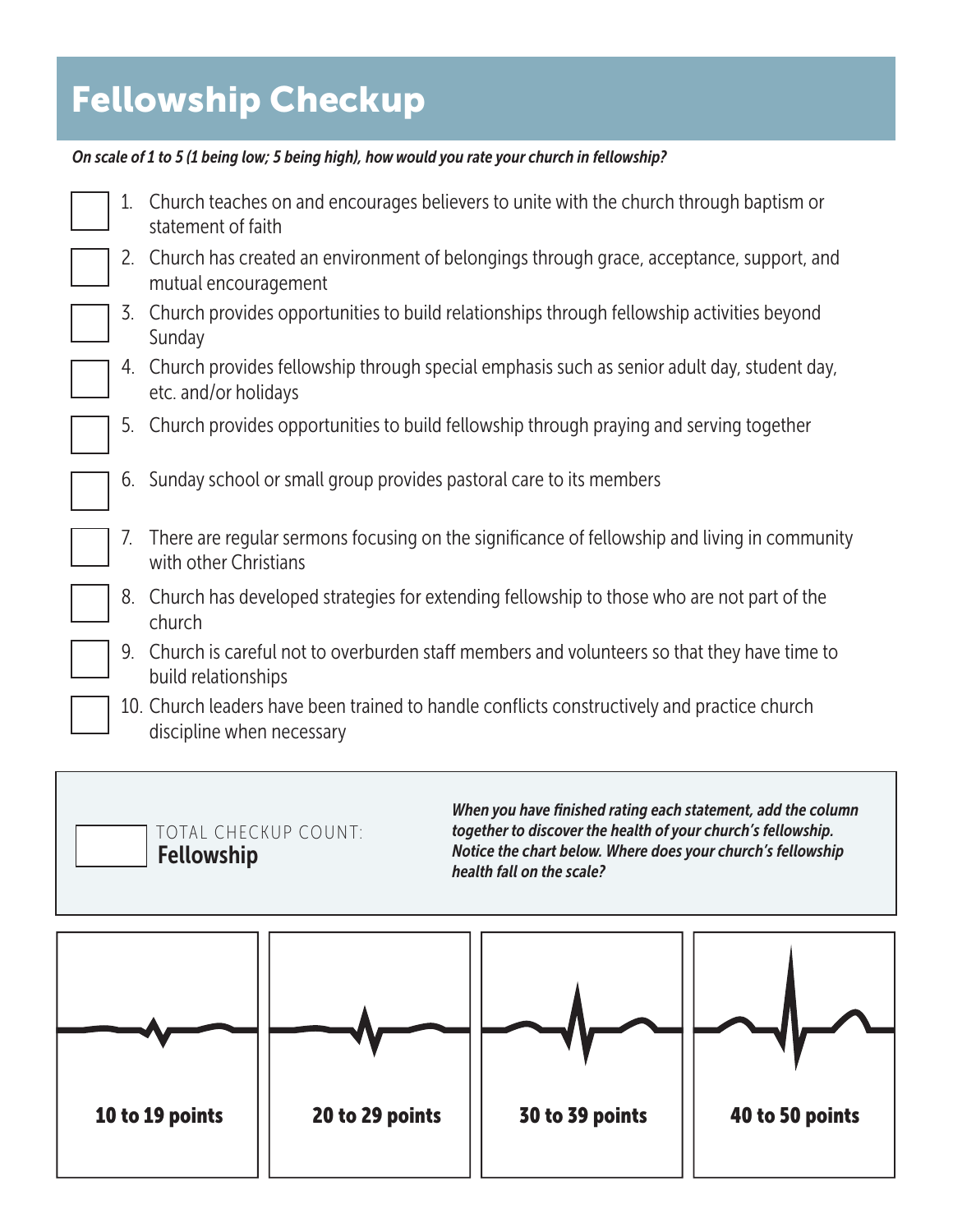### Mission/Ministry Checkup

#### *On scale of 1 to 5 (1 being low; 5 being high), how would you rate your church in mission/ministry?*

| 1. | Church has a plan to identify and appropriately meet the benevolent needs within the congre-<br>gation and community                                                      |
|----|---------------------------------------------------------------------------------------------------------------------------------------------------------------------------|
|    | 2. Church provides opportunities for church members to discover their gifts, talents, and<br>strengths; and a clear pathway to find ministries where they can be deployed |
| 3. | Church is organized for effective ministry to members, prospects, and family members                                                                                      |
| 4. | Church equips people for ministry/missions through ongoing Bible study and special training<br>events                                                                     |
| 5. | Church involves individuals and groups in ministry/mission projects                                                                                                       |
| 6. | Church provides ministry/missions projects not only for individuals but also families can partic-<br>ipate as an unit                                                     |
| 7. | Church demonstrates a climate open to ministry/missions in the local community and area                                                                                   |
| 8. | Church demonstrates an openness to sponsor, aid or participate in a new church start                                                                                      |
|    | 9. Church surveys the needs of members and non-members to determine future ministry goals                                                                                 |
|    | 10. Church body is regularly involved in missions education for all age groups                                                                                            |



*When you have finished rating each statement, add the column*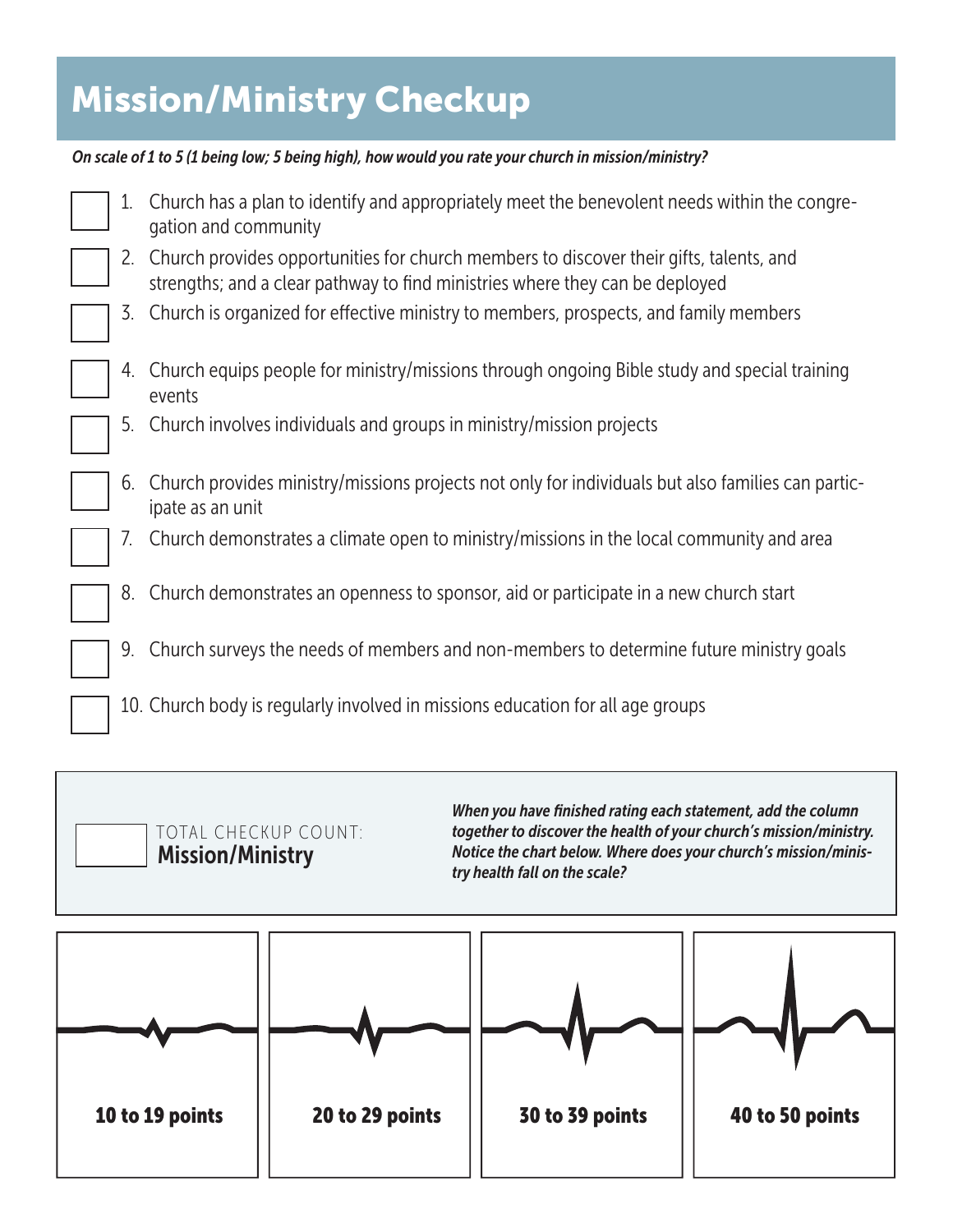### Worship Checkup

*On scale of 1 to 5 (1 being low; 5 being high), how would you rate your church in worship?*

|    | 1. Church acknowledges Jesus as Lord of all and responds by expressing love for Him in worship                  |
|----|-----------------------------------------------------------------------------------------------------------------|
|    |                                                                                                                 |
| 2. | Church encourages/resources members to experience God's power/presence by seeking Him                           |
|    | personally through daily prayers and devotion                                                                   |
|    |                                                                                                                 |
| 3. | Teachers establish an environment in Bible study classes that lead people to encounter the<br>life-changing God |
|    | 4. Church has examined how well its worship style and time(s) fit its members/prospective members               |
|    | and has made changes when necessary                                                                             |
| 5. | Leaders are prepared and opportunity is given for the spiritually lost to respond to the gospel at              |
|    | every worship service                                                                                           |
|    |                                                                                                                 |
|    | 6. Church regularly involves volunteers in the worship service, both in planning, conducting, and<br>evaluating |
| 7. | Worship leaders plan ahead and use a variety of creative elements in worship services such as                   |
|    | readings, different styles of music, drama, video, sermons, etc.                                                |
|    |                                                                                                                 |
| 8. | Church receives the offering as an act of worship                                                               |
|    |                                                                                                                 |
| 9. | The word of God is proclaimed faithfully and persuasively                                                       |
|    |                                                                                                                 |
|    |                                                                                                                 |
|    | 10. Church services are designed to lead individuals to actively participate in corporate expressions           |
|    | of worship                                                                                                      |
|    |                                                                                                                 |

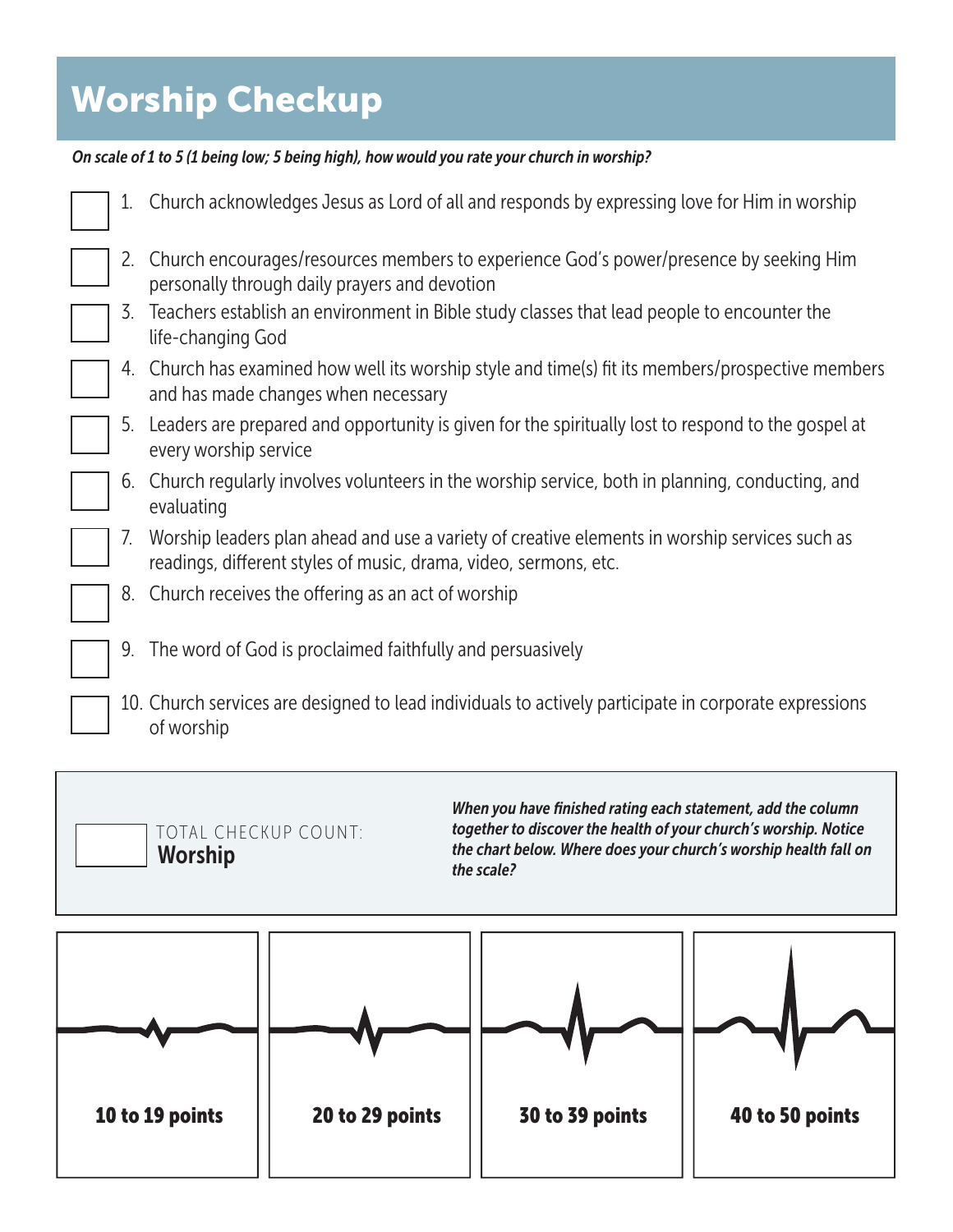### Leadership Checkup

#### *On scale of 1 to 5 (1 being low; 5 being high), how would you rate your church in leadership?*



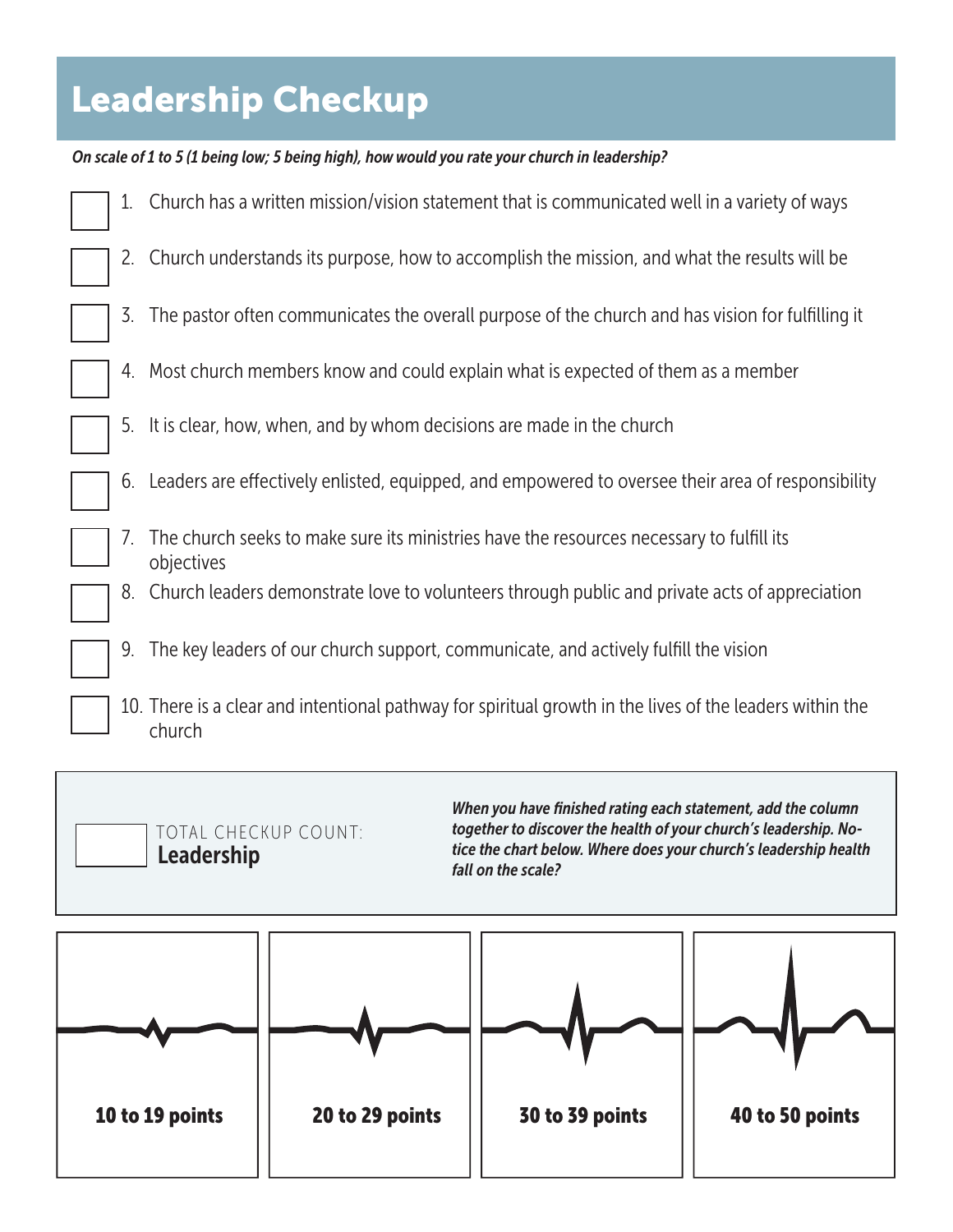### Stewardship Checkup

#### *On scale of 1 to 5 (1 being low; 5 being high), how would you rate your church in stewardship?*

|    | 1. Pastor and church leaders exemplify biblical stewardship in personal giving and testimony                                                                    |
|----|-----------------------------------------------------------------------------------------------------------------------------------------------------------------|
| 2. | Church encourages missions giving through the cooperative program, the association, and SBC/<br>SCBC special missions offering                                  |
|    | 3. Church has stewardship/giving emphasis at least once a year                                                                                                  |
|    | 4. Christian financial management classes are offered                                                                                                           |
| 5. | Biblical giving and the stewardship of life are taught as the norm for believers                                                                                |
|    | 6. The church offers intentional stewardship education that includes estate plan giving to the<br>church                                                        |
|    | 7. Website is attractive, functional, informative, up to date, and free of errors                                                                               |
|    | 8. Exterior appearance is inviting; inadequate parking is provided for handicap and guests; grounds<br>are well lighted and well kept and maintained            |
|    | 9. Interior appearance is clean and inviting; adequate and clean restrooms, children and preschool<br>area is child-friendly, safe, and clean                   |
|    | 10. Signage is visible from the street, entrances are properly marked, service times and office hours<br>are posted, and interior signage give clear directions |

 TOTAL CHECKUP COUNT: **Stewardship** *When you have finished rating each statement, add the column together to discover the health of your church's stewardship. Notice the chart below. Where does your church's stewardship health fall on the scale?*

10 to 19 points  $\vert$  20 to 29 points  $\vert$  30 to 39 points  $\vert$  40 to 50 points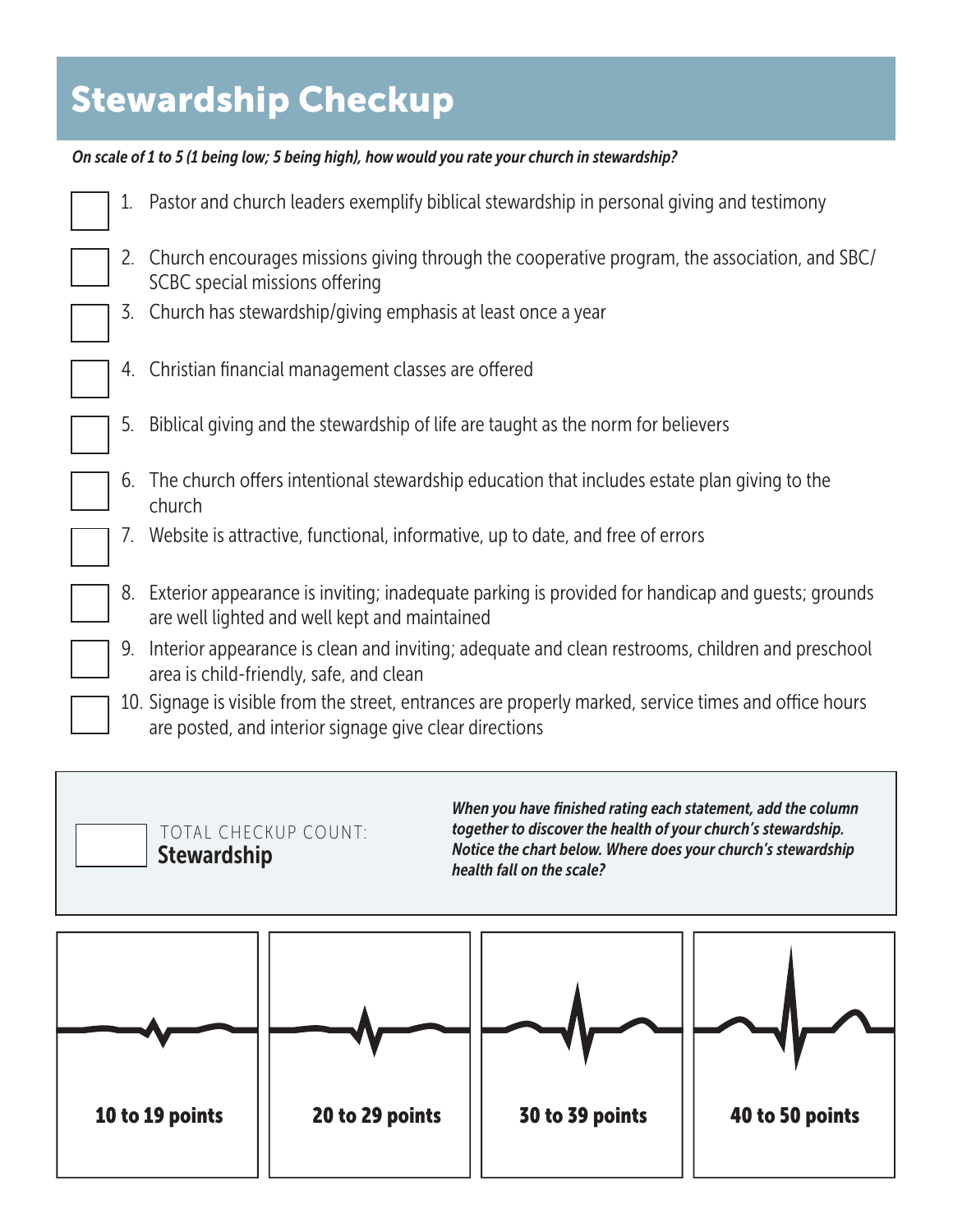### My Church Health Index (MCHI)

*In the spaces below, write the average score of all your church leadership team for each purpose. Subtotal the scores, then divide by seven to arrive at your total score. Use the scale at the bottom to see the overall health of your church. Spend time discussing each purpose and specific needs that show up on the checkup sheets. Then write the two top priorities you would like to work on in the coming months.*

| <b>Evangelism</b>                                                                                                                                                                                                                                                                    |                                                                                                                                                                                                                                                                                      |
|--------------------------------------------------------------------------------------------------------------------------------------------------------------------------------------------------------------------------------------------------------------------------------------|--------------------------------------------------------------------------------------------------------------------------------------------------------------------------------------------------------------------------------------------------------------------------------------|
|                                                                                                                                                                                                                                                                                      |                                                                                                                                                                                                                                                                                      |
| <b>Sunday School/Discipleship</b>                                                                                                                                                                                                                                                    |                                                                                                                                                                                                                                                                                      |
|                                                                                                                                                                                                                                                                                      | 1. $\sim$ 2. $\sim$ 2. $\sim$ 2. $\sim$ 2. $\sim$ 2. $\sim$ 2. $\sim$ 2. $\sim$ 2. $\sim$ 2. $\sim$ 2. $\sim$ 2. $\sim$ 2. $\sim$ 2. $\sim$ 2. $\sim$ 2. $\sim$ 2. $\sim$ 2. $\sim$ 2. $\sim$ 2. $\sim$ 2. $\sim$ 2. $\sim$ 2. $\sim$ 2. $\sim$ 2. $\sim$ 2. $\sim$ 2. $\sim$ 2. $\$ |
| <b>Fellowship</b>                                                                                                                                                                                                                                                                    |                                                                                                                                                                                                                                                                                      |
|                                                                                                                                                                                                                                                                                      | $1.$ $2.$ $2.$                                                                                                                                                                                                                                                                       |
| <b>Ministry/Missions</b>                                                                                                                                                                                                                                                             |                                                                                                                                                                                                                                                                                      |
|                                                                                                                                                                                                                                                                                      |                                                                                                                                                                                                                                                                                      |
| <b>Worship</b>                                                                                                                                                                                                                                                                       |                                                                                                                                                                                                                                                                                      |
|                                                                                                                                                                                                                                                                                      | $1.$ $2.$ $2.$                                                                                                                                                                                                                                                                       |
| Leadership                                                                                                                                                                                                                                                                           |                                                                                                                                                                                                                                                                                      |
|                                                                                                                                                                                                                                                                                      | $1.$ $2.$                                                                                                                                                                                                                                                                            |
| <b>Stewardship</b>                                                                                                                                                                                                                                                                   |                                                                                                                                                                                                                                                                                      |
| $\sim$ 2. $\sim$ 2. $\sim$ 2. $\sim$ 2. $\sim$ 2. $\sim$ 3. $\sim$ 3. $\sim$ 3. $\sim$ 3. $\sim$ 3. $\sim$ 3. $\sim$ 3. $\sim$ 3. $\sim$ 3. $\sim$ 3. $\sim$ 3. $\sim$ 3. $\sim$ 3. $\sim$ 3. $\sim$ 3. $\sim$ 3. $\sim$ 3. $\sim$ 3. $\sim$ 3. $\sim$ 3. $\sim$ 3. $\sim$ 3. $\sim$ |                                                                                                                                                                                                                                                                                      |



Church Name: Association: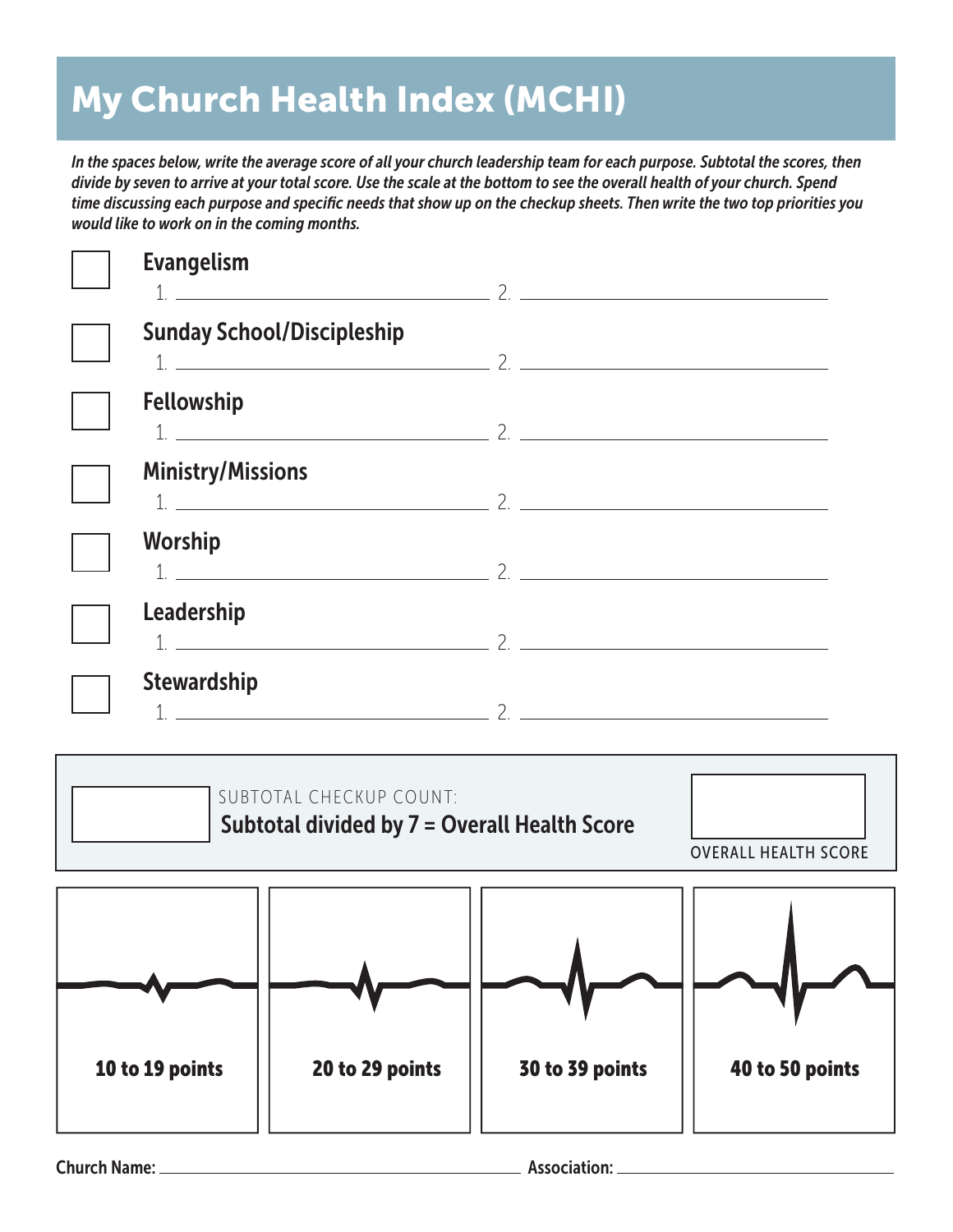". . . upon this rock I will build my church; and the gates of hell shall not prevail against it." Matthew 16:18